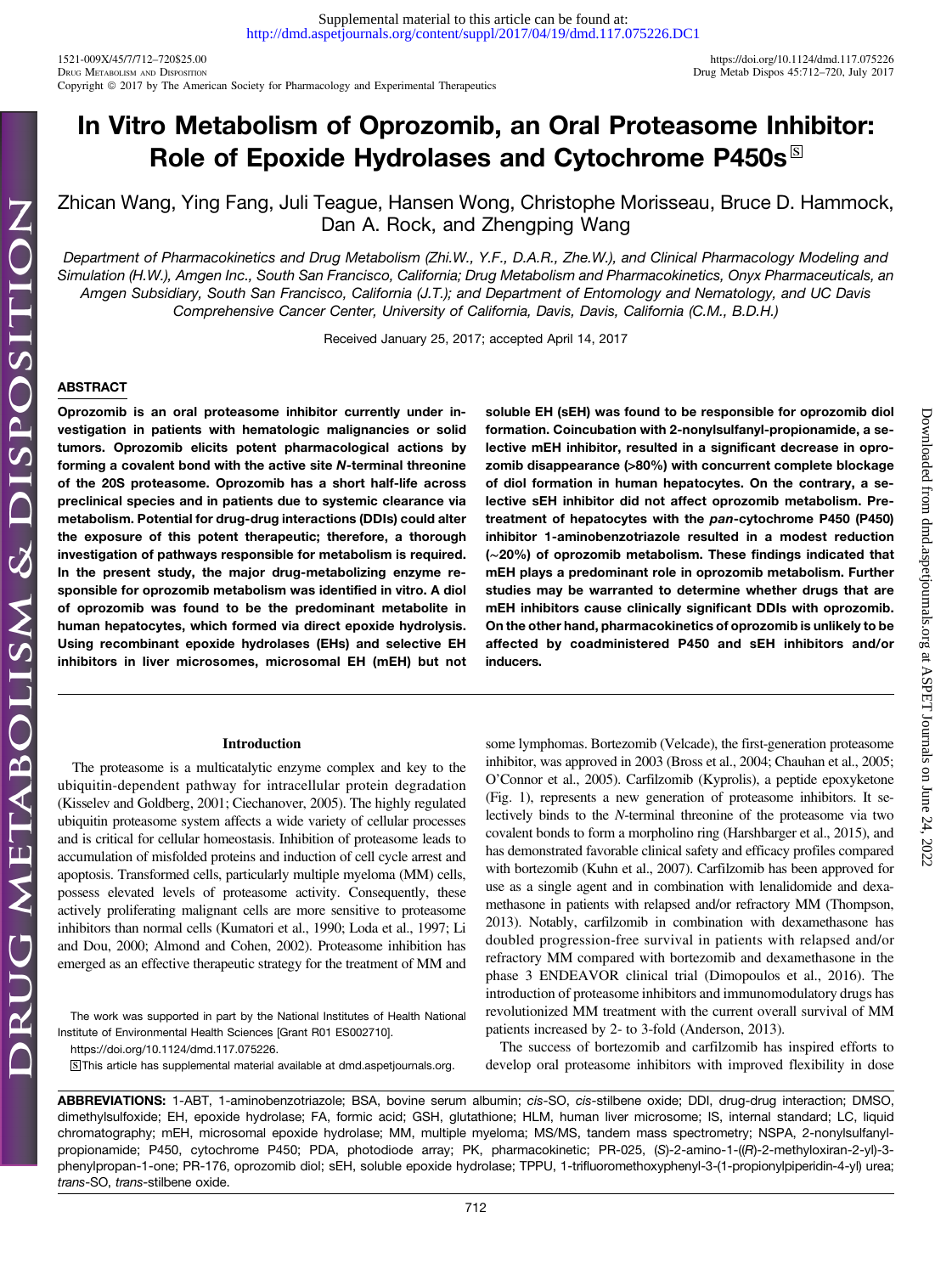

Fig. 1. Structures of carfilzomib and oprozomib. The numbers 1, 2, and 3 indicate three possible cleavage sites of oprozomib by peptidases. PR-025 is the cleavage product containing an epoxyketone at site 1 of oprozomib.

administration, specifically oral administration, for improved patient compliance and convenience. Ixazomib (Ninlaro) and oprozomib, representing peptide boronate and peptide epoxyketone, respectively, are two orally bioavailable proteasome inhibitors under clinical investigation (Rajan and Kumar, 2016). Ixazomib in combination with lenalidomide and dexamethasone administrated once weekly demonstrated efficacy in a phase 3 study (Moreau et al., 2016). Oprozomib (Fig. 1) is being evaluated in phase 1/2 clinical trials in patients with hematologic malignancy or solid tumors (Infante et al., 2016). Similar to carfilzomib, oprozomib inhibits primarily the chymotrypsin-like activity of the constitutive and immunoproteasomes via covalent modification of the N-terminal threonine (Zhou et al., 2009). It has shown a promising clinical activity in patients with relapsed and/or refractory MM either as a single agent or in combination with pomalidomide and dexamethasone (Prada et al., 2015; Shah et al., 2015; Vij et al., 2015).

Oprozomib is a tripeptide analog (Fig. 1) of carfilzomib that was developed to improve absorption. It was believed that smaller peptides were likely to be more effectively delivered across the small intestine (Hamman et al., 2005; Zhou et al., 2009). When dosed via oral gavage to Balb/C mice at 30 mg/kg, more than 80% proteasome inhibition was observed in blood, liver, and adrenal gland 1 hour post-administration (Zhou et al., 2009). Furthermore, oprozomib demonstrated improved metabolic stability in vitro across multiple species compared with carfilzomib. Nonetheless, oprozomib still displayed a high systemic clearance and short half-life (Fang et al., 2015). This is not surprising because both the peptide backbone and the epoxyketone warhead could be susceptible to metabolism (Yang et al., 2011; Wang et al., 2013). The rapid clearance of oprozomib was primarily mediated by metabolism, supported by the observation that the parent compound was a minor component in urine and bile samples from rats, as well as urine samples from human (in-house unpublished data). In addition, oprozomib has shown a relatively large interpatient pharmacokinetic (PK) variability (Infante et al., 2016).

The objective of the present study was to characterize the major metabolic pathways and key enzymes responsible for oprozomib metabolism in vitro using cryopreserved human hepatocytes, recombinant enzymes, and liver cellular fractions in the presence and absence of selective enzyme inhibitors. Deciphering the role of various enzymes responsible for oprozomib elimination is important in drug-drug interaction (DDI) risk assessment and mitigation of exaggerated pharmacology of this potent therapeutic. Particularly, it is important for cytochrome P450 (P450)–mediated DDIs since P450 isoforms are responsible for the primary metabolism of the majority of small molecule drugs on the market (Wienkers and Heath, 2005). Defining the primary metabolic routes could also help shed light on the observed oprozomib PK variabilities in patients.

## Materials and Methods

Materials. All chemicals and reagents were obtained from Sigma (St. Louis, MO) and liquid chromatography (LC) solvents were obtained from Fisher Scientific (Pittsburgh, PA). Oprozomib and authentic metabolite standards were synthesized and characterized at Onyx Pharmaceuticals, an Amgen subsidiary (South San Francisco, CA). Deuterated oprozomib (d5-oprozomib, five deuterium on the benzyl ring) was obtained from PepTech Corp. (Bedford, MA). A selective microsomal epoxide hydrolase (EH) inhibitor, 2-nonylsulfanyl-propionamide (NSPA) was previously synthesized (Morisseau et al., 2008), and a selective soluble EH (sEH) inhibitor 1-trifluoromethoxyphenyl-3-(1-propionylpiperidin-4 yl) urea (TPPU) was previously characterized (Rose et al., 2010). The structures of these two inhibitors are shown in [Supplemental Fig. 1.](http://dmd.aspetjournals.org/lookup/suppl/doi:10.1124/dmd.117.075226/-/DC1) Human recombinant microsomal EH (mEH, purity 80%) and sEH (purity 95%) were prepared and characterized as described previously (Morisseau et al., 2000, 2011). Supersomes containing cDNA-expressed human P450s, P450 reductase, and cytochrome b5 were purchased from BD Bioscience (San Jose, CA). Pooled human cryopreserved hepatocytes (20 donors, mixed gender) and media were purchased from BioreclamationIVT (Baltimore, MD). Liver subcellular fractions, including male or female liver microsomes, and cytosols (10 donors per gender, age: 21–58) were purchased from Sekisui Xenotech (Kansas City, KS). Pooled, gender-mixed liver microsomes were prepared by mixing an equal volume of male (10 donors) and female (10 donors) liver microsomes.

Metabolic Profiling of Oprozomib in Human Hepatocytes. Pooled cryopreserved human hepatocytes were thawed at  $37^{\circ}$ C, centrifuged at  $65g$  in 45 ml thawing medium, and resuspended in maintenance medium. Cell viability and density were measured by a trypan blue exclusion assay. For metabolic profiling, suspensions (1.0 ml) containing hepatocytes (0.5 million cells/ml) were incubated with 10  $\mu$ M of oprozomib for 1 hour. Reactions were conducted in a 37 °C cell culture incubator with 100% relative humidity, 95% air, and 5%  $CO_2$ . Final incubation contained 0.2% of dimethylsulfoxide (DMSO). Reactions were terminated by addition of an equal volume of acetonitrile with 0.1% formic acid (FA). Control incubation was prepared as follows: a mixture containing hepatocytes only was incubated for 1 hour, quenched with acetonitrile with 0.1% FA, and then spiked with 10  $\mu$ M of oprozomib. Supernatants (600  $\mu$ l) were concentrated under a nitrogen stream and then reconstituted in 100  $\mu$ l of 40% acetonitrile/water (0.1% FA). Metabolite identification was conducted using a Thermo Oribtrap Q Exactive high-resolution mass spectrometer equipped with a Thermo Accela LC system from Thermo Fisher Scientific (Waltham, MA). Metabolite structures were assigned based on the accurate mass obtained from full scan mode at a resolution of 70,000 and tandem mass spectrometry (MS/MS) fragmentation pattern from data-dependent acquisition at a resolution of 17,500. For the quantification of oprozomib diol (PR-176) and  $(S)$ -2-amino-1- $((R)$ -2methyloxiran-2-yl)-3-phenylpropan-1-one (PR-025) diol formation in human hepatocytes, cells (0.25 ml, 0.5 million cells/ml) were incubated with 2  $\mu$ M of oprozomib in 12-well, collagen-coated plates (Thermo Scientific). At each time point (0, 10, 20, 30, and 60 minutes), reactions were terminated by the addition of an equal volume of acetonitrile containing 100 ng/ml internal standard (IS) d5-oprozomib. After centrifugation, supernatants were collected and analyzed for oprozomib and the major metabolites by LC-MS/MS as described subsequently.

Epoxide Hydrolysis by Recombinant Human mEH and sEH In Vitro. Recombinant human EHs were kept at  $-80^{\circ}$ C until use. Briefly, incubations (0.1 ml) were conducted in 0.1 M Tris-HCl buffer (pH 9.0 for mEH; pH 7.5 for sEH) containing 0.1 mg/ml fatty acid-free bovine serum albumin (BSA) (Morisseau et al., 2000, 2011). Enzyme activities of mEH and sEH (5  $\mu$ g/ml) toward epoxide hydrolysis were confirmed using their corresponding probe substrates (50  $\mu$ M) cis-stilbene oxide (cis-SO) and trans-stilbene oxide (trans-SO), respectively. To determine whether oprozomib is a substrate for recombinant mEH and/or sEH, enzymes were prewarmed for 5 minutes at 37°C before the addition of oprozomib  $(2 \mu M)$  to initiate the reaction. The enzyme concentration used was from 1 to 10  $\mu$ g/ml for mEH and up to 100  $\mu$ g/ml for sEH. After 0, 10, 20, or 30 minutes as indicated, reactions were terminated by addition of 2 volumes of acetonitrile containing 0.1% FA and supernatants were collected for LC-MS/MS analysis.

Kinetics of Oprozomib Epoxide Hydrolysis in Recombinant mEH and **Human Liver Microsomes (HLMs).** Reaction kinetic parameters ( $V_{\text{max}}$  and  $K_{\text{m}}$ ) were determined using recombinant mEH (2  $\mu$ g/ml, calculated based on 80% purity) and oprozomib (10–600  $\mu$ M) in 0.1 M Tris-HCl buffer (pH 9.0) containing 0.1 mg/ml BSA. Kinetic studies in male and female HLMs were conducted in 0.1 M potassium phosphate buffer (pH 7.4) containing 0.1 mg/ml BSA. The final microsomal protein concentration was optimized to be 0.5 mg/ml and oprozomib was 10–600  $\mu$ M. The final DMSO concentration was 0.5%. Oprozomib was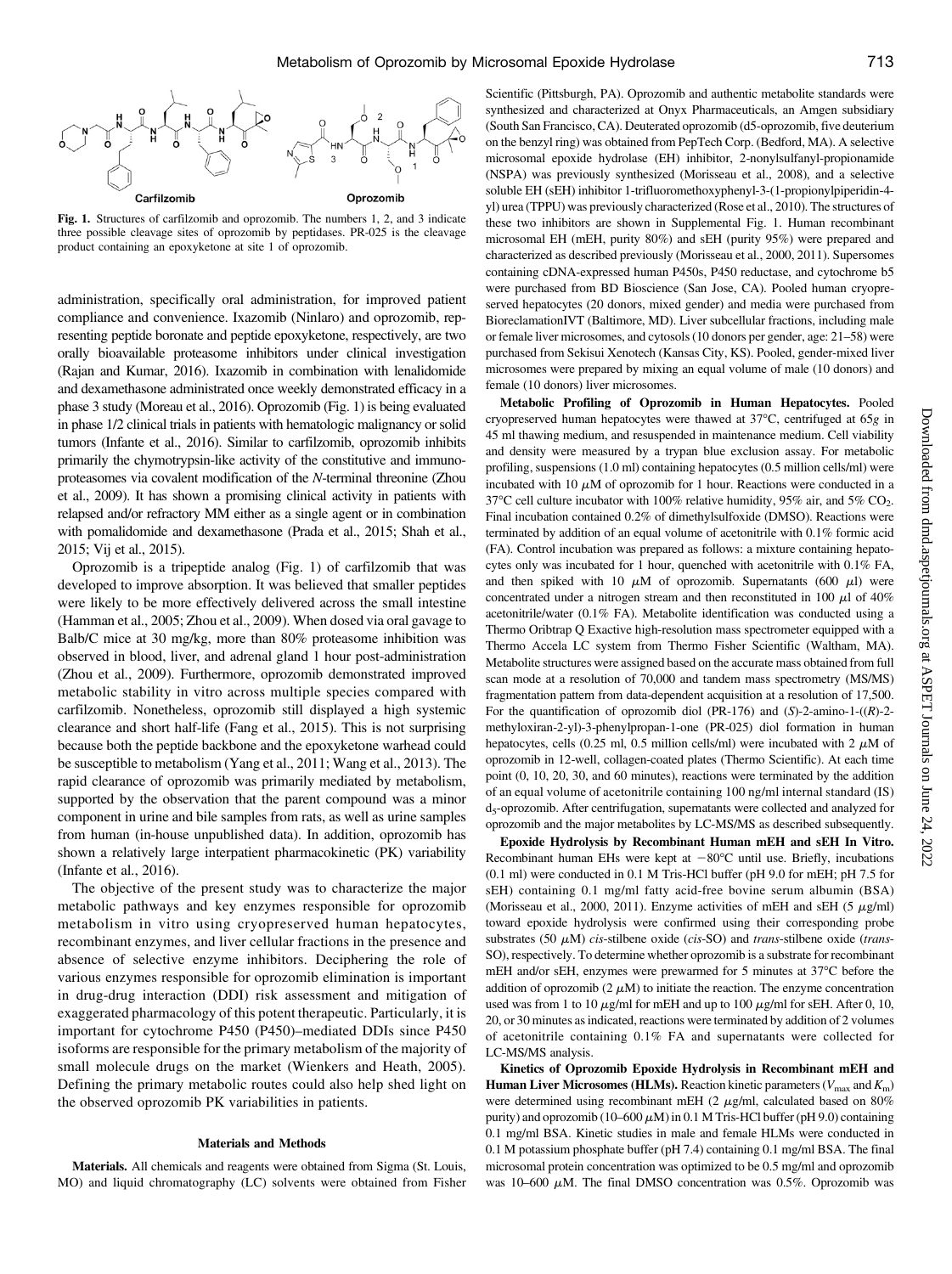added to initiate the reaction after prewarming enzymes for 5 minutes. Incubations  $(0.2 \text{ ml})$  were conducted at 37 $\textdegree$ C for 30 minutes and terminated by addition of 2 volumes of acetonitrile containing 100 ng/ml of IS d5-oprozomib. For kinetic studies of cis-SO, incubations (0.4 ml) were optimized and performed using  $4 \mu g/ml$ recombinant mEH or 0.1 mg/ml microsomal proteins and cis-SO  $(1-200 \mu M)$ at 37°C for 10 minutes. The reaction was terminated by addition of one volume acetonitrile containing 50  $\mu$ M *trans*-SO as IS. Supernatants were collected by centrifugation and analyzed by either ultra-performance LC-MS/MS or ultraperformance LC linked with a photodiode array (PDA) detector as described subsequently. Each set of data was fit to a simple Michaelis-Menten kinetics model using nonlinear regression data analysis (GraphPad Prism version 6; GraphPad Software Inc., La Jolla, CA). Each experimental reaction condition was conducted in triplicate.

NSPA was used as the selective mEH inhibitor to inhibit mEH enzyme activities in HLMs (Morisseau et al., 2008). Briefly, prewarmed pooled HLMs (0.5 mg/ml) were incubated with oprozomib (10  $\mu$ M) in the absence or presence of NSPA (0.02–100  $\mu$ M) in 0.1 M potassium phosphate buffer (pH 7.4, 0.1 mg/ml BSA) at 37°C. After 15 minutes, reactions were quenched with 2 volumes of acetonitrile containing 0.1% FA and supernatants were isolated for quantitative analysis. The inhibitory effects of NSPA on cis-SO (50  $\mu$ M) hydrolysis were also determined under similar conditions except for a lower microsomal protein concentration (0.1 mg/ml) and shorter incubation time (10 minutes). The  $IC_{50}$ values were estimated using nonlinear regression data analysis (GraphPad Prism version 6).

Inhibition of Oprozomib Epoxide Hydrolysis in Human Hepatocytes in the Presence of EH Inhibitors. Pooled cryopreserved human hepatocytes were thawed and resuspended in hepatocyte maintenance medium, and cell viability and density were measured. Incubation mixtures (0.1 ml) contained human hepatocytes (0.5 million cells/ml), oprozomib (2  $\mu$ M), or *cis-SO* (50  $\mu$ M), and inhibitors NSPA or TPPU (10  $\mu$ M). The final solvent DMSO concentration was 0.2%. At each time point (0, 2, 5, 10, 20, 40, and 60 minutes), reactions were terminated by the addition of 2 volumes of acetonitrile containing either IS d<sub>5</sub>-oprozomib or trans-SO. After centrifugation, supernatants (150 $\mu$ l) were collected and analyzed using LC-MS/MS or LC-PDA detection as described subsequently.

Inhibition of P450-Mediated Oprozomib Metabolism in Human Hepatocytes by 1-Aminobenzotriazole (1-ABT). The role of P450s on oprozomib metabolism in human hepatocytes was investigated using a pan-P450 inhibitor

1-ABT. Pooled cryopreserved human hepatocytes were thawed at 37°C, centrifuged, and resuspended in hepatocyte maintenance medium. Incubations (0.25 ml) containing hepatocytes (0.5 million cells/ml) were preincubated with 0.5 mM 1-ABT or solvent (0.1% DMSO) for 30 minutes. Oprozomib was added at a final concentration of  $2 \mu M$  to initiate the reactions. Reactions were conducted in a 37°C cell culture incubator with 100% relative humidity, 95% air, 5% CO<sub>2</sub>. At each time point (0, 2, 5, 10, 20, 40, and 60 minutes), reactions were terminated by the addition of an equal volume of acetonitrile containing IS  $d_5$ -oprozomib. After centrifugation, supernatants were collected for the quantification of oprozomib disappearance and PR-176 formation by LC-MS/MS.

Metabolic Stability of Oprozomib in HLMs and Recombinant P450s. Metabolic stability of oprozomib in pooled HLMs (mixed gender) was conducted in the presence and absence of cofactor NADPH. The value of intrinsic clearance was determined by the rate of parent compound disappearance (Obach, 1999). Briefly, oprozomib (1  $\mu$ M) was mixed with liver microsomes (0.25 mg/ml) with or without 1 mM NADPH in 0.1 M potassium phosphate buffer (pH 7.4) containing 3.3 mM of MgCl<sub>2</sub>. The incubation mixtures were kept at 37 $\rm{^{\circ}C}$  for 1, 5, 10, 20, 30, and 40 minutes. The disappearance of oprozomib was monitored using a LC-MS/MS method described subsequently. In addition, a preliminary in vitro P450 phenotyping study was conducted by incubating oprozomib  $(1 \mu M)$  with six major recombinant P450 isoforms (125 pmol/ml) 1A2, 2D6, 3A4, 2C8, 2C9, and 2C19 individually, in the presence of 1 mM NADPH at 37°C for 0, 15, 30, and 60 minutes. The percentage of oprozomib remaining after incubation was calculated by comparing the peak response with that from the zero-minute incubation.

Inhibition of P450 Activities by Oprozomib. The relative potential of oprozomib to inhibit six major P450 isoforms was assessed in pooled HLMs (mixed gender) with and without 30-minute preincubation. The probe substrates used were phenacetin (CYP1A2), amodiaquine (CYP2C8), diclofenac (CYP2C9), S-mephenytoin (CYP2C19), dextromethorphan (CYP2D6), midazolam, and testosterone (CYP3A4/5). The incubation mixtures (0.2 ml) contained oprozomib at various concentrations (0–30  $\mu$ M), a probe substrate, microsomal proteins, and 1.5 mM NADPH in 0.1 M potassium phosphate buffer (pH 7.4) with 3 mM MgCl2 for 15 minutes. To examine time-dependent inhibition, oprozomib was preincubated with liver microsomes for 30 minutes in the presence of NADPH, followed by the addition of probe substrates. The concentrations of P450 probe substrates were approximately equal to their reported  $K<sub>m</sub>$  values. The



Fig. 2. In vitro metabolism of oprozomib in human hepatocytes. (A) Representative ion chromatograms of oprozomib metabolites formed in human hepatocytes. Dash line: control sample, cell suspensions spiked with oprozomib; solid line: cell suspensions after 1-hour incubation with oprozomib. (B) Quantitative oprozomib (OPZ) disappearance and metabolite formation in human hepatocytes. At each time point, the levels of oprozomib, PR-176, and PR-025 diol in cell suspensions were quantified and then normalized as the percentage of initial oprozomib concentration at zero minutes. Data represent mean  $\pm$  S.D. from three replicate incubations. PR-176 was the predominant metabolite formed via epoxide hydrolysis within 1-hour incubation.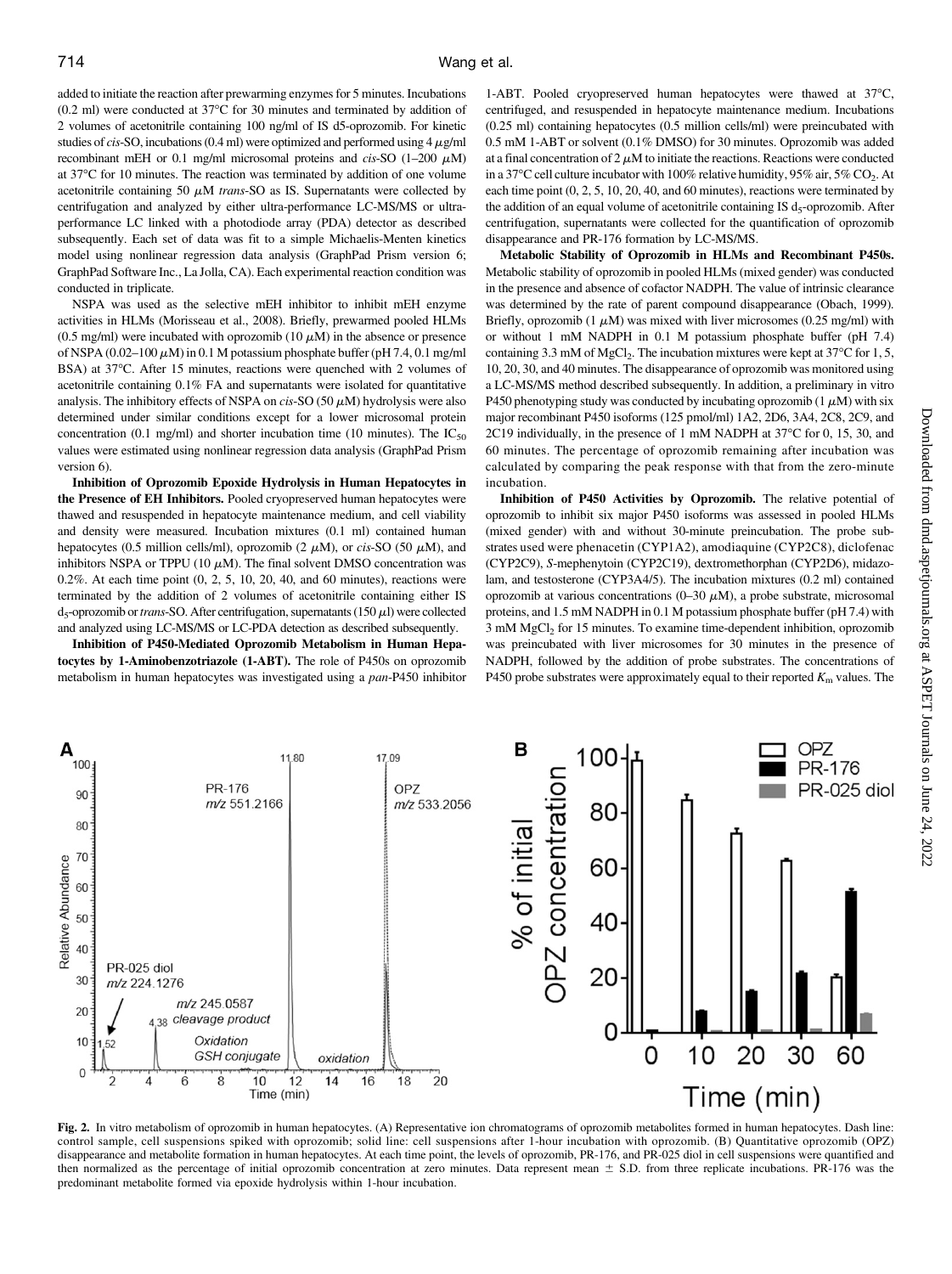microsomal protein concentration was 0.05 or 0.1 mg/ml. The low protein concentrations were chosen to minimize possible binding of oprozomib to microsomal proteins or lipids, as well as reduce oprozomib metabolism via epoxide hydrolysis.

Quantification of Oprozomib and Its Metabolites Using LC-MS/MS. Quantification of oprozomib and its major metabolites was performed using either an AB Sciex QTrap 4500 or 5500 mass spectrometer equipped with an electrospray ionization source (Redwood City, CA). Chromatographic separation was achieved using a Waters (Milford, MA) XBridge BEH C18 column (3.5  $\mu$ , 2.1 mm  $\times$  50 mm) and water (A)/acetonitrile (B) containing 0.1% FA as mobile phases at a flow rate of 0.5 ml/min. The mobile phase started at 10% B for 0.5 minute, linearly increased to 65% B within 1 minute, held for 0.3 minute before increasing to 95% B within 0.2 minute, held at 95% B for 1.5 minutes, and returned to 10% B within 0.2 minute. Multiple reactions monitoring of the transitions  $m/z$  533.0 > 126.0, 551.3 > 325.2, 206.0 > 120, 224.0 > 150.0, and  $538.2 > 126.1$  was used to detect oprozomib, PR-176, PR-025, PR-025 diol, and IS  $d_5$ -oprozomib, respectively. Calibration curves were generated by plotting the peak area ratio for each compound and IS versus the corresponding concentrations of synthetic metabolite standards, and fitting with a linear regression equation.

Quantification of cis-SO, trans-SO, R,R-Hydroxybenzoin, and meso-Hydroxybenzoin Using LC-PDA Detection. Formation of R,R-hydroxybenzoin and meso-hydroxybenzoin from cis-SO and trans-SO hydrolysis was used for measuring mEH and sEH activities in vitro, respectively. Quantification of these two diol products was performed using a Shimadzu LC-20AD system coupled with a PDA detector (Columbia, MD). Chromatographic separation was achieved using a Waters XBridge BEH C18 column (2.1 mm  $\times$  100 mm, 3.5  $\mu$ m) and water (A)/acetonitrile (B) containing  $0.1\%$  FA as mobile phases at a flow rate of 0.3 ml/min. The mobile phase started at 10% B for 0.5 minute, linearly increased to 95% B at 5 minutes, and held for 2 minutes before returning to initial 10% B within 0.5 minute. The total running time was 9 minutes. Quantification of the diol metabolites was calculated by fitting their peak area ratio (metabolites/IS) to the calibration curves that were generated by using authentic metabolite standards  $R$ , R-hydroxybenzoin and meso-hydroxybenzoin, respectively.

Statistical Analysis. GraphPad Prism version 6 was used for the statistical analysis. Data represent mean  $\pm$  S.D. The mean values of the measured values of each treatment group were compared using Student's  $t$  test. Means were considered statistically different from one another if  $P < 0.05$ .

## **Results**

Oprozomib Metabolism in Human Hepatocytes. Incubation in cryopreserved human hepatocytes with oprozomib for 60 minutes led to the formation of several metabolites, which were detected by LC-MS/MS (Fig. 2). A diol of oprozomib (PR-176) was formed from direct epoxide hydrolysis (Fig. 2A). This appeared as the predominant metabolite based upon both mass spectrometer ion signals and ultraviolet absorbance. A peptide bond cleavage product with m/z at 245.0587 (cleavage on bond 2) was also observed, albeit at relatively low levels. Another low abundance metabolite with  $m/z$  at 224.1276 (diol of PR-025) resulted from peptide cleavage (cleavage on bond 1) and epoxide hydrolysis was detected. In addition, multiple trace metabolites, including from hydroxylation and/or de-methylation, direct glutathione (GSH) conjugation, and the combination of oxidation and epoxide hydrolysis or GSH conjugation, were also observed.

Quantification of oprozomib disappearance and its major metabolite formation in hepatocyte incubation was performed using synthesized standards. As shown in Fig. 2B, PR-176 was readily formed after incubation with oprozomib (2  $\mu$ M). After 60-minute incubation, nearly 55% of total oprozomib was recovered as the diol, about 7% was recovered as the diol of PR-025, and 20% remained as oprozomib. These quantitative results suggest that epoxide hydrolysis is the major metabolic pathway for oprozomib in human hepatocytes. Other minor pathways, such as peptide cleavage, oxidation, and GSH conjugation, combined to contribute to the remaining less than 20% of oprozomib from the initial incubation. It is worth mentioning that in rat hepatocyte

incubations, two oprozomib conjugates via direct GSH conjugation were identified as major metabolites, in addition to PR-176 [\(Supplemental](http://dmd.aspetjournals.org/lookup/suppl/doi:10.1124/dmd.117.075226/-/DC1) [Fig. 2](http://dmd.aspetjournals.org/lookup/suppl/doi:10.1124/dmd.117.075226/-/DC1)).

Oprozomib Hydrolysis by Recombinant Human mEH but Not sEH. Since epoxide hydrolysis was identified to be the major metabolic pathway, recombinant human mEH and sEH were used to investigate the capacity of the different EH isoforms to hydrolyze oprozomib epoxide. Formation of PR-176 increased linearly with both incubation time (up to 30 minutes, data not shown) and mEH concentration (0.5–10  $\mu$ g/ml) as shown in Fig. 3A. In contrast, no significant formation of PR-176 was observed when oprozomib was incubated with recombinant sEH for 30 minutes, at enzyme concentrations up to 100  $\mu$ g/ml. In a parallel experiment, both mEH and sEH can readily convert their corresponding probe substrates, cis-SO or trans-SO, respectively, in a time-dependent manner (Fig. 3B).

The kinetic properties of oprozomib epoxide hydrolysis were subsequently evaluated using recombinant mEH. The highest oprozomib concentration (up to 600  $\mu$ M) was chosen based on its aqueous solubility in the phosphate buffer system. An optimized protein concentration  $(2 \mu g/ml)$  and incubation time (30 minutes) were applied in the study to ensure the linearity over the course of the reaction with sufficient amounts of PR-176 formation for accurate quantification. As shown in Fig. 3C, formation of PR-176 increased with oprozomib concentration up to 600  $\mu$ M without reaching a plateau. Fitting the data into the Michaelis-Menten equation estimated the values of  $K<sub>m</sub>$  and  $V<sub>max</sub>$  of oprozomib at 974  $\pm$  112  $\mu$ M and 109  $\pm$  8.6 nmol/min/mg proteins,



Fig. 3. Epoxide hydrolysis by recombinant microsomal and soluble EHs. (A) Epoxide hydrolysis of oprozomib by recombinant human mEH and sEH. Formation of PR-176 was quantified after incubation of oprozomib (2  $\mu$ M) with various concentrations of enzymes for 30 minutes. A pilot study has shown a linear formation of PR-176 within 30 minutes under the current conditions. (B) Epoxide hydrolysis of cis-SO and trans-SO (50  $\mu$ M) by mEH and sEH (5  $\mu$ g/ml), respectively. Significant diol product formation was observed after incubation for 10 or 20 minutes, confirming the hydrolysis activities of EHs. (C) Kinetics of the formation of PR-176 using recombinant mEH. A range of oprozomib concentrations were incubated with mEH (2  $\mu$ g/ml) at 37°C for 30 minutes. (D) Kinetics of *cis*-SO hydrolysis using recombinant mEH. A series of cis-SO concentrations were incubated with mEH (4  $\mu$ g/ml) at 37°C for 10 minutes. Data represent mean  $\pm$  S.D. from three replicate incubations. The  $K<sub>m</sub>$  and  $V<sub>max</sub>$  values were estimated by fitting the curve into the Michaelis-Menten equation.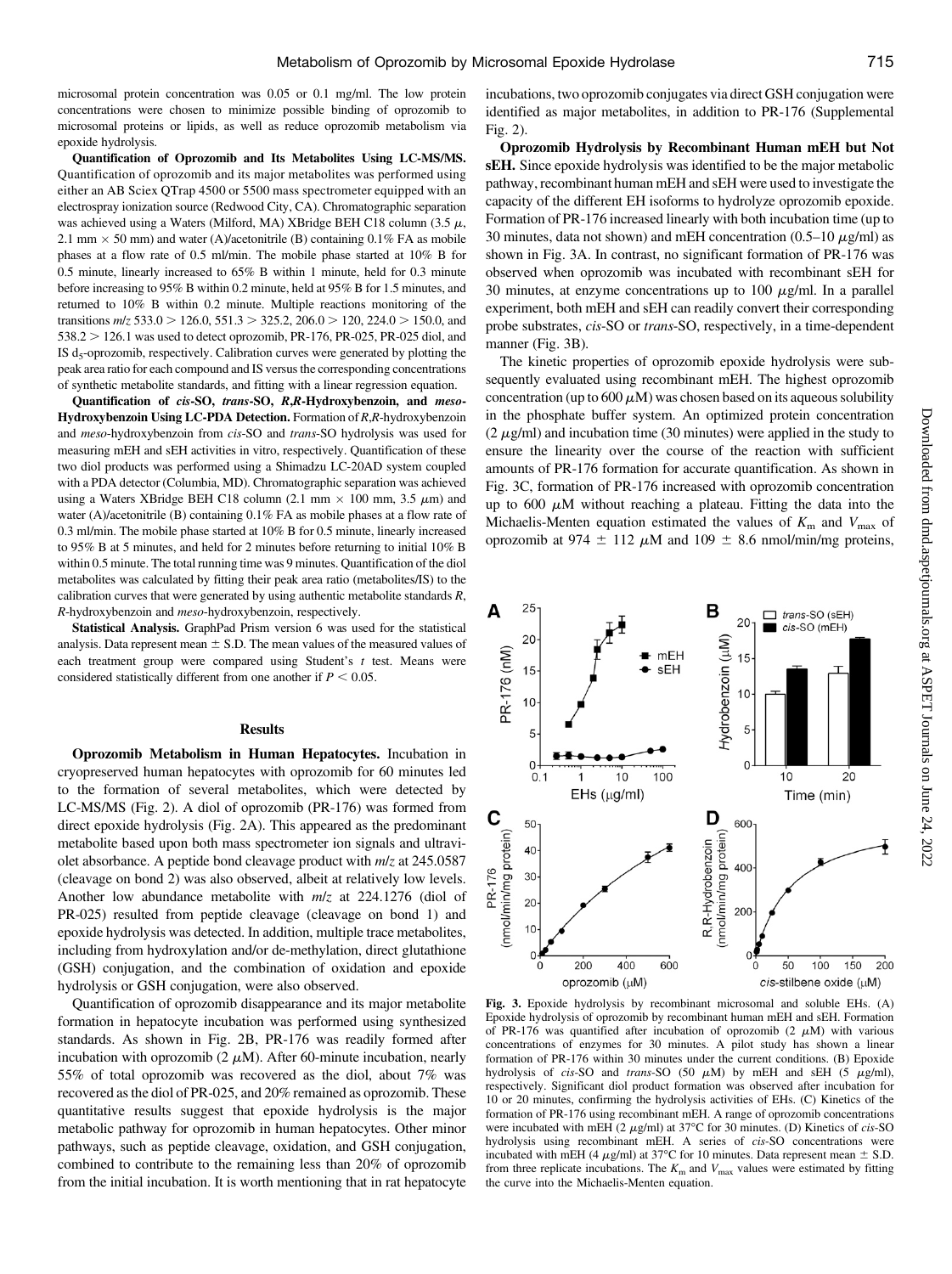A

 $10<sub>0</sub>$ 

respectively. While the values of  $K<sub>m</sub>$  and  $V<sub>max</sub>$  could not be more accurately determined under the current assay conditions, the estimation suggests a relatively high  $K<sub>m</sub>$  value for oprozomib epoxide hydrolysis with recombinant mEH. As a control, the values of  $K<sub>m</sub>$  and  $V<sub>max</sub>$  of cis-SO were determined to be 56.9  $\pm$  3.8  $\mu$ M and 648  $\pm$  17 nmol/ min/mg proteins, respectively, which were comparable to previously reported values (Morisseau et al., 2011).

Inhibition of Oprozomib Epoxide Hydrolysis by a Selective mEH Inhibitor in HLMs. NSPA is a selective mEH inhibitor that has been previously characterized with recombinant rat and human mEH for its potency (Morisseau et al., 2008, 2011). Here, we evaluated its potency in inhibiting hydrolysis of cis-SO and oprozomib in HLMs. As seen in Fig. 4A, NSPA significantly inhibited cis-SO hydrolysis with a mean  $IC_{50}$ value of 0.35  $\mu$ M, and oprozomib diol formation with a mean IC<sub>50</sub> value of 0.51  $\mu$ M in HLMs. The kinetic properties of oprozomib diol formation in both male and female HLMs were also determined (Fig. 4B). Similar to what was observed in the kinetic study with recombinant mEH (Fig. 3), formation of PR-176 essentially increased linearly with oprozomib concentrations without reaching a plateau. As a result, the values of  $K<sub>m</sub>$  and  $V<sub>max</sub>$  could not be accurately estimated using nonlinear regression analysis. Considering the  $K<sub>m</sub>$  values were likely over 5-fold higher than 50  $\mu$ M, the apparent ratios of  $V_{\text{max}}/K_{\text{m}}$  values were roughly calculated from the slopes of the PR-176 formation rate over a low oprozomib concentration range (10–50  $\mu$ M). As a result, the mean  $V_{\text{max}}/$  $K<sub>m</sub>$  values were estimated as 8.43 and 3.20  $\mu$ l/min/mg protein in male and female HLMs, respectively. In addition, the mean values of  $V_{\text{max}}/K_{\text{m}}$ toward cis-SO and oprozomib epoxide hydrolysis in liver microsomes from rats and dogs were also estimated [\(Supplemental Table 1\)](http://dmd.aspetjournals.org/lookup/suppl/doi:10.1124/dmd.117.075226/-/DC1). As a control, the estimated mean  $V_{\text{max}}/K_{\text{m}}$  values for cis-SO were comparable to values reported in the literature (Kitteringham et al., 1996).

Effect of the mEH Inhibitor NSPA on Oprozomib Metabolism in Human Hepatocytes. Both NSPA and TPPU were used to further determine the importance of mEH and sEH, respectively, on oprozomib metabolism in human hepatocytes (Fig. 5). The metabolic stability of the two inhibitors, TPPU and NSPA, in human hepatocytes was first determined. TPPU was stable in human hepatocytes over a 1-hour incubation, whereas NSPA was labile with a half-time value of  $\sim$  15 minutes. Thus, a concentration of NSPA (10  $\mu$ M) 20-fold higher than the measured in vitro  $IC_{50}$  values on mEH activity was used in the human hepatocyte study. The inhibitory effect of NSPA in human hepatocytes was first confirmed using cis-SO as the probe substrate, where over 80%



Fig. 4. Inhibition and kinetics of PR-176 formation in HLMs. (A) Inhibition of mEH activity by NSPA in HLMs. Pooled HLMs (0.5 mg/ml) were incubated with oprozomib (10  $\mu$ M) or cis-SO (50  $\mu$ M) in the presence of various concentrations of NSPA at 37 $\rm{^{\circ}C}$  for 15 minutes as indicated. The IC<sub>50</sub> values were estimated using nonlinear regression data analysis. (B) Kinetics of PR-176 formation in male and female HLMs was conducted in 0.1 M potassium phosphate buffer (pH 7.4, 0.1 mg/ml BSA). Incubations were performed at 37°C for 30 minutes. Data were fitted into the Michaelis-Menten equation for calculation of the  $K<sub>m</sub>$  and  $V<sub>max</sub>$  values. Data represent mean  $\pm$  S.D. from triplicate incubations.

inhibition of cis-SO hydration was observed within 10-minute incubation; however, inhibition was reduced to 60% with a longer incubation time (up to 20 minutes; data not shown). The rate of oprozomib metabolism in human hepatocytes was significantly inhibited  $(\sim 80\%)$  by NSPA cotreatment (9.7  $\pm$  0.9  $\mu$ l/min/10<sup>6</sup> cells) compared with the vehicle (DMSO) control (40.7  $\pm$  1.4  $\mu$ l/min/10<sup>6</sup> cells). Consistently, formation of PR-176 was also significantly decreased  $(>=)90\%$  inhibition) by NSPA treatment up to the 60-minute incubation (Fig. 5B). In contrast, the sEH inhibitor TPPU did not significantly inhibit oprozomib metabolism (35.0  $\pm$  1.5  $\mu$ l/min/10<sup>6</sup> cells) and PR-176 formation (Fig. 5).

Metabolic Stability of Oprozomib in HLMs in the Presence and Absence of NADPH. Metabolic identification and quantitation results (Figs. 2 and 5) in human hepatocytes have suggested a minor role of P450s on oprozomib metabolism. HLM contains high hepatic mEH activity, and is also a common in vitro system for assessment of P450 mediated metabolism. Therefore, microsomes were expected to be a relevant in vitro system to study the metabolism of oprozomib. Interestingly, in pooled HLMs, the presence of NADPH significantly increased the intrinsic clearance of oprozomib by 3.5-fold compared with that in the absence of NADPH (70.7  $\pm$  2.9 versus 20.2  $\pm$  1.8  $\mu$ l/min/mg protein) (Fig. 6A). These results indicated a significant role of oxidation pathways over epoxide hydrolysis for oprozomib metabolism in HLMs, which is not consistent with what was observed in human hepatocytes (Fig. 2).

Oprozomib Showed Time-Dependent Inhibition of CYP3A4 in HLMs. In vitro inhibition potential of oprozomib on major P450 isoforms (CYP1A2, 2C8, 2C9, 2C19, 2D6, and 3A4/5) was also evaluated using pooled HLMs (Table 1). Oprozomib did not inhibit the activities of CYP1A2, 2C8, 2C9, 2C19, and 2D6 at concentrations up to 30  $\mu$ M with or without 30-minute preincubation. Oprozomib (30  $\mu$ M) reduced the activity of CYP3A4/5 by 45% and 33% as measured by testosterone  $6\beta$ -hydroxylation and midazolam 1'-hydroxylation assays, respectively, without preincubation. The inhibitory effect was further enhanced with 30-minute preincubation, where the  $IC_{50}$  values decreased to 12 and 5.5  $\mu$ M with midazolam and testosterone as substrates, respectively (Table 1). This time-dependent inhibition was NADPHdependent and resistant to dilution (data not shown). The ratios of the maximum inactivation rate constant  $(k_{\text{inact}})$  to the concentration of the inactivator that gives half the maximum rate of inactivation  $(K_I)$  were



OPZ<br>OPZ+NSPA

В

 $1.0$ 

Fig. 5. Inhibition of epoxide hydrolysis of oprozomib in human hepatocytes by the mEH inhibitor NSPA, but minimal inhibition by the sEH inhibitor TPPU. (A) Percentage of oprozomib remaining in human hepatocytes. (B) Formation of PR-176 in human hepatocytes. Cryopreserved human hepatocytes were incubated with oprozomib (2  $\mu$ M) in the presence of NSPA, TPPU, or vehicle (0.1% DMSO) for various incubation times. Both oprozomib disappearance and PR-176 formation were quantified using LC-MS/MS. Data represent mean  $\pm$  S.D. from triplicate incubations. The percentage of oprozomib was calculated using the remaining oprozomib concentration divided by zero-minute oprozomib concentration.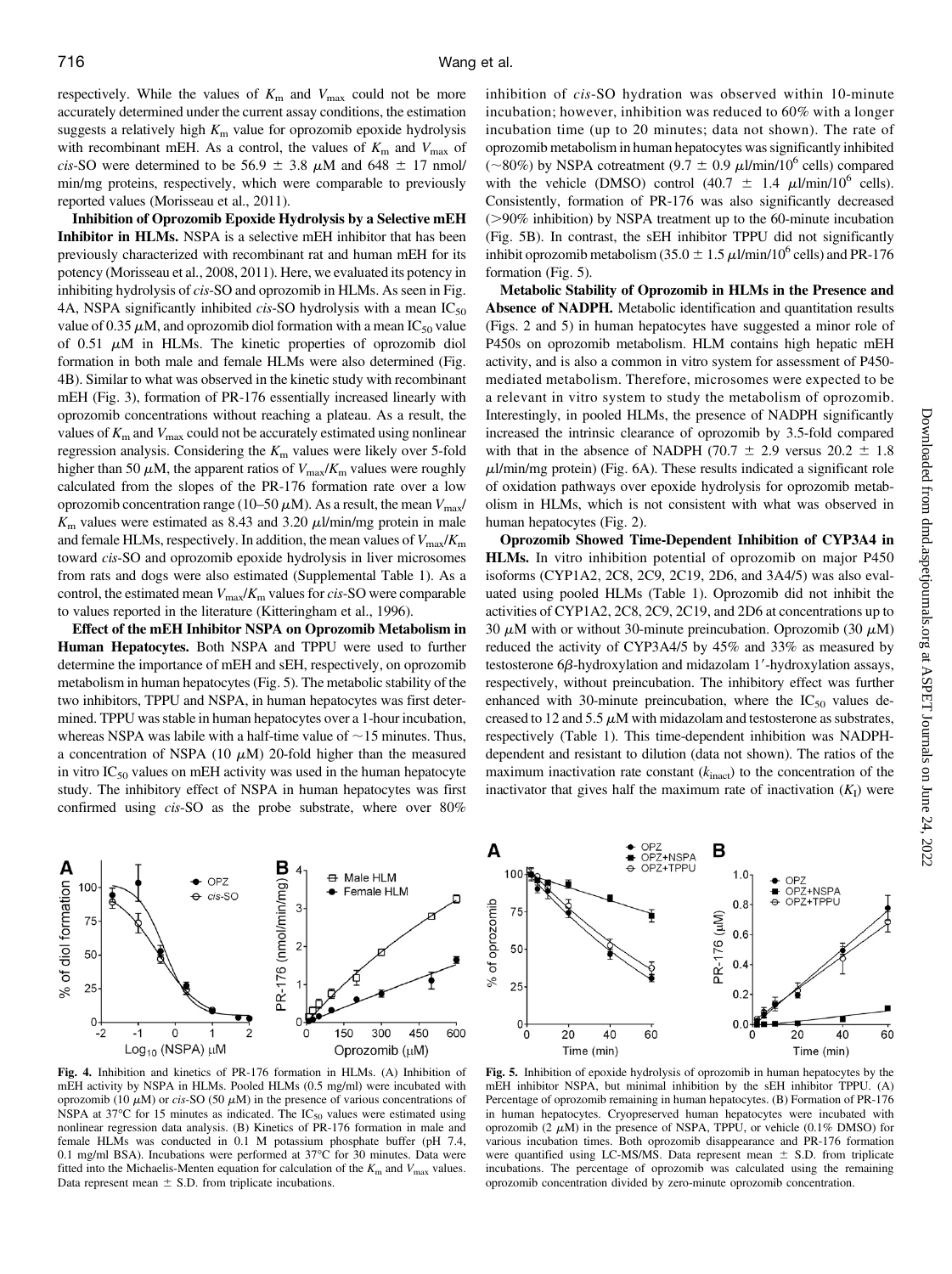

Fig. 6. Metabolism of oprozomib by HLMs and recombinant P450s. (A) Percentage of oprozomib remaining in pooled HLMs in the presence or absence of cofactor NADPH. Initial oprozomib concentration was  $1 \mu M$ . (B) P450 phenotyping on oprozomib oxidation using six major P450 isoforms. Oprozomib was incubated with six recombinant P450 isoforms for various incubation times, individually. The loss of oprozomib was quantified using LC-MS/MS assays. Data represent mean  $\pm$  S.D. from triplicate incubations.

about 2.0 and 1.4 ml/min/ $\mu$ mol, respectively, with midazolam and testosterone as marker substrates. In addition, a preliminary P450 phenotyping study using recombinant P450 isoforms showed oprozomib was a substrate of CYP3A4 (Fig. 6B).

Effect of the pan-P450 Inhibitor 1-ABT on Oprozomib Metabolism in Human Hepatocytes. In this experiment, the rates of oprozomib metabolism in human hepatocytes in the absence and presence of pan-P450 inhibitor 1-ABT were compared. After preincubation with 1-ABT (0.5 mM) to inactivate P450 enzymes (in control experiments, 1-ABT reduced testosterone oxidation by 90%), oprozomib disappearance was modestly reduced by  $\sim$ 20% (clearance with 1-ABT: 31.6  $\pm$  1.4  $\mu$ l/min/10<sup>6</sup> cells; without 1-ABT: 41.8  $\pm$  1.2  $\mu$ l/min/10<sup>6</sup> cells) (Fig. 7A). As expected, 1-ABT did not affect the formation of PR-176 (Fig. 7B). In addition, pretreatment of hepatocytes with 0.5 mM 1-ABT completely blocked the formation of oprozomib metabolites from direct P450-mediated oxidation, as well as secondary products through oxidation and epoxide hydrolysis, as shown in Fig. 2.

## **Discussion**

Peptide epoxyketone drugs represent a new class of proteasome inhibitors that are highly efficacious for the treatment of patients with MM. Since these inhibitors act via covalent modification, they induce prolonged pharmacodynamic effects in spite of a short duration of systemic exposure (Yang et al., 2011; Wang et al., 2013). Proteasome activity recovery primarily relies on the rate of de novo proteasome synthesis, with a half-life of about 20–72 hours across a variety of tissues in preclinical species, except for blood after dosing with oprozomib (Zhou et al., 2009; Dou and Zonder, 2014). Different from the firstgeneration epoxyketone proteasome inhibitor carfilzomib, which is administered intravenously due to the lack of oral bioavailability, oprozomib demonstrated improved metabolic stability and was orally bioavailable (Zhou et al., 2009). However, oprozomib still displayed high systemic clearance, a short half-life, and relatively high PK variability in preclinical species and patients (Fang et al., 2015; Infante et al., 2016).

To understand the parameters governing the elimination of oprozomib, we conducted a number of in vitro metabolism studies. As summarized in Scheme 1, the in vitro metabolism data showed that hydrolysis of oprozomib epoxide to form the diol PR-176 by EH is the major metabolic pathway in human hepatocytes, with peptide cleavage by peptidases, oxidation by P450s, and direct GSH conjugation representing minor alternative metabolic pathways. Consistent with the results in human hepatocytes, PR-176 was also found to be a major circulating metabolite in dogs, the non-rodent toxicity species, as well as human plasma samples from a first-in-human clinical study (in-house unpublished data). Interestingly, GSH conjugation, an alternative pathway to detoxify xenobiotic epoxides, was minor in human hepatocytes. Although cryopreservation may reduce the in vitro GSH-conjugating capacity in both human and rat hepatocytes (Sohlenius-Sternbeck and Schmidt, 2005), two GSH conjugates of oprozomib were identified as major metabolites in addition to diol in cryopreserved rat hepatocytes. In addition, multiple GSH conjugates were observed for clozapine, a positive control for GSH adduct formation in both rat and human hepatocytes ([Supplemental Fig. 3](http://dmd.aspetjournals.org/lookup/suppl/doi:10.1124/dmd.117.075226/-/DC1)). Consistent with the in vitro observation, no detectable GSH conjugates were observed in human plasma and urine samples; on the other hand, GSH conjugates were observed in vivo in rat plasma samples (in-house unpublished data). These data indicate GSH conjugation plays a minor role in oprozomib metabolism in humans.

The predominant role of EHs on oprozomib metabolism could have implications on potential DDIs and therefore may influence development strategy. Several EHs are found in mammals; among them, two major isoforms, mEH and sEH, have been extensively characterized (Fretland and Omiecinski, 2000; Kodani and Hammock, 2015). Both

| ВI<br>л. |  |
|----------|--|
|----------|--|

In vitro evaluation of oprozomib as an inhibitor of six human P450 enzymes

Results representing the average data (i.e., percentage of control activity) obtained from duplicate samples from each test article concentration were used to calculate the IC<sub>50</sub> values. The IC<sub>50</sub> values were calculated using GraphPad Prism (version 6). The highest concentration of oprozomib tested in the assays was 30  $\mu$ M.

|          | P450 Reaction                        | Inhibition of Human P450s by Oprozomib |                                       |                                          |                                       |
|----------|--------------------------------------|----------------------------------------|---------------------------------------|------------------------------------------|---------------------------------------|
| Enzyme   |                                      | Direct (0-Minute Preincubation)        |                                       | Time Dependent (30-Minute Preincubation) |                                       |
|          |                                      | $IC_{50}$                              | Inhibition at 30 $\mu$ M <sup>a</sup> | $IC_{50}$                                | Inhibition at 30 $\mu$ M <sup>a</sup> |
|          |                                      | $\mu$ <i>M</i>                         | $\%$                                  | $\mu$ <i>M</i>                           | $\%$                                  |
| CYP1A2   | Phenacetin O-deethylation            | >30                                    | 21                                    | >30                                      | $NA^b$                                |
| CYP2C8   | Amodiaquine N-dealkylation           | >30                                    | 20                                    | >30                                      | 13                                    |
| CYP2C9   | Diclofenac 4'-hydroxylation          | >30                                    | 6.3                                   | >30                                      | 24                                    |
| CYP2C19  | S-Mephenytoin 4'-hydroxylation       | >30                                    | 16                                    | >30                                      | 7.2                                   |
| CYP2D6   | Dextromethorphan O-demethylation     | >30                                    | 0.2                                   | >30                                      | 3.7                                   |
| CYP3A4/5 | Testosterone $6\beta$ -hydroxylation | >30                                    | 45                                    | 5.5                                      | 89                                    |
| CYP3A4/5 | Midazolam 1'-hydroxylation           | >30                                    | 33                                    | 12                                       | 68                                    |

NA, not applicable.

"The inhibition (%) was calculated using the data for the highest concentration of test article evaluated and the following formula: inhibition (%) = 100% - % activity remaining of solvent control. <sup>b</sup>

<sup>b</sup>No value was obtained since the rates at the highest concentration of oprozomib evaluated (30  $\mu$ M) were higher than the control rates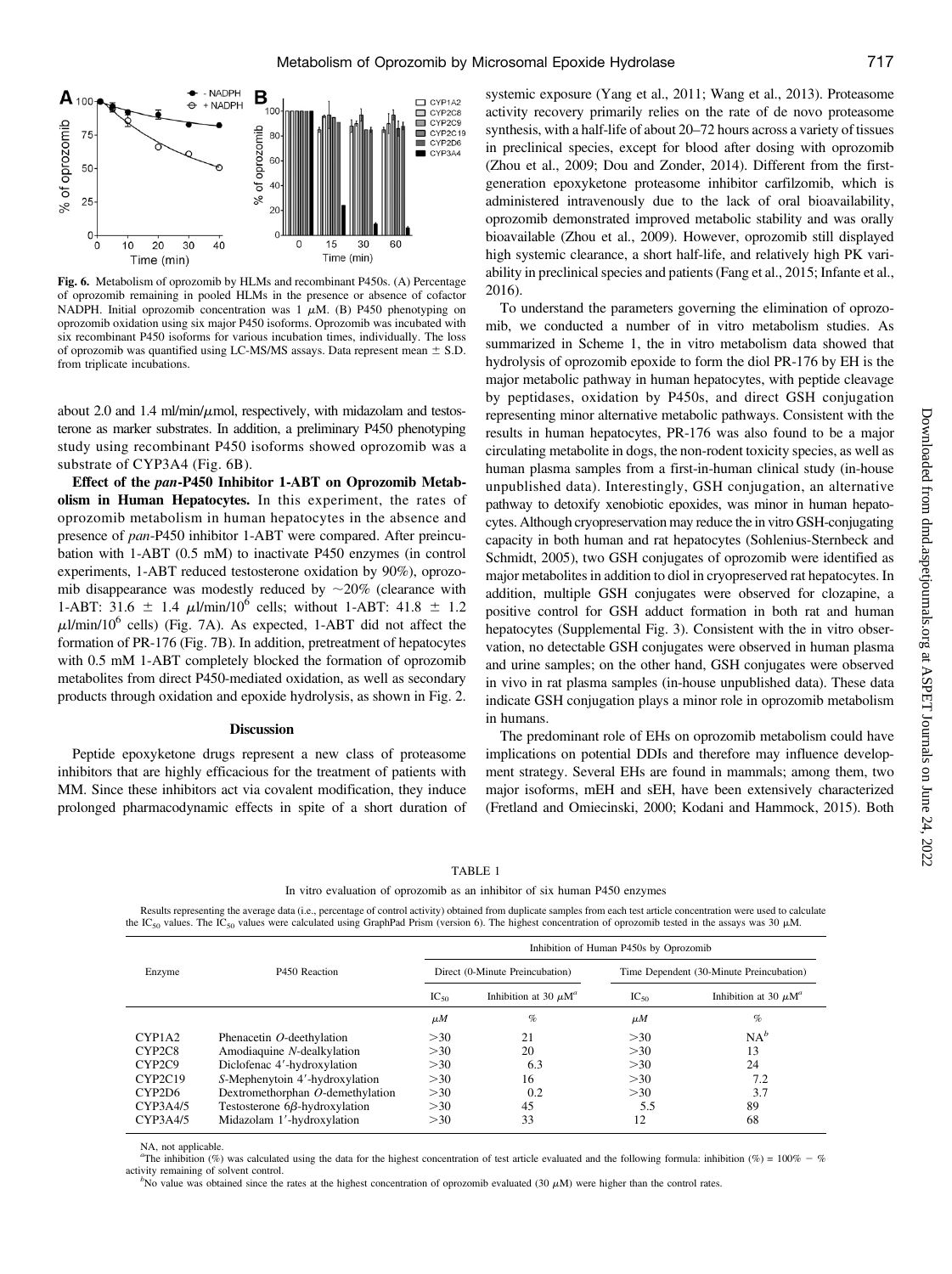

Fig. 7. Inhibition of P450 activities for oprozomib in human hepatocytes by 1-ABT. (A) Percentage of oprozomib remaining in human hepatocytes. (B) Formation of PR-176 in human hepatocytes. Cryopreserved human hepatocytes were incubated with oprozomib (2  $\mu$ M) after preincubation with 1-ABT (0.5 mM) or vehicle (0.1% DMSO) for 30 minutes. Both oprozomib disappearance and PR-176 formation after various incubation times were quantified using LC-MS/MS. Data represent mean  $\pm$  S.D. from triplicate incubations. The percentage of oprozomib was calculated using the remaining oprozomib concentration divided by zero-minute oprozomib concentration.

isoforms are expressed ubiquitously throughout the mammalian body with the highest expression generally in the liver (Gill and Hammock, 1980; Pacifici et al., 1988; Coller et al., 2001). Collectively, data from recombinant EHs (Fig. 3), liver microsomes (Fig. 4), and hepatocytes in the presence or absence of selective inhibitors (Fig. 5) indicate that the epoxide ring opening of oprozomib was catalyzed by mEH, but not sEH. Therefore, oprozomib PK is unlikely to be affected by co-administration with sEH inhibitors. On the other hand, oprozomib is primarily metabolized by mEH. Some amide-containing drugs such as valpromide or progabide have been shown to inhibit in vivo mEH activity (Fretland and Omiecinski, 2000; Kodani and Hammock, 2015). Thus, further studies may be warranted to determine whether drugs that are mEH inhibitors cause clinically significant DDIs with oprozomib. Moreover, mEH is involved in the metabolism of numerous xenobiotics, including 1,3 butadiene, naphthalene, carbamazepine, and phenytoin (Decker et al., 2009). It is possible that oprozomib acts as a mEH inhibitor that affects the clearance of coadministered drugs, which are mainly metabolized by mEH. However, a preliminary in vitro study in HLMs showed that oprozomib does not significantly inhibit cis-SO epoxide hydrolysis at a concentration up to 100  $\mu$ M (data not shown).

The high variability of oprozomib PK observed in preclinical species and patients could be attributed to variability of absorption and/or metabolism by mEH. Expression of mEH in ex vivo tissues was shown to vary considerably among individuals (up to 8-fold) (Hassett et al., 1997), and that expression is affected by age, sex, diseases, and environmental factors (Václavíková et al., 2015). In addition, two human polymorphisms have been identified in the coding region of the mEH gene: exon 3 (a Tys113His mutation), resulting in a 50% decrease in enzyme activity in vitro, and exon 4 (a His139Arg mutation), resulting in a 25% increase in enzyme activity in vitro (Pinarbasi et al., 2010).



Scheme 1. Proposed major metabolic pathways of oprozomib in human hepatocytes. Oprozomib is predominantly metabolized by mEH in human hepatocytes, whereas P450s, peptidases, and glutathione S-transferase (GST)/GSH play minor roles. Oxidative and cleavage products containing an epoxyketone could be further metabolized via epoxide hydrolysis.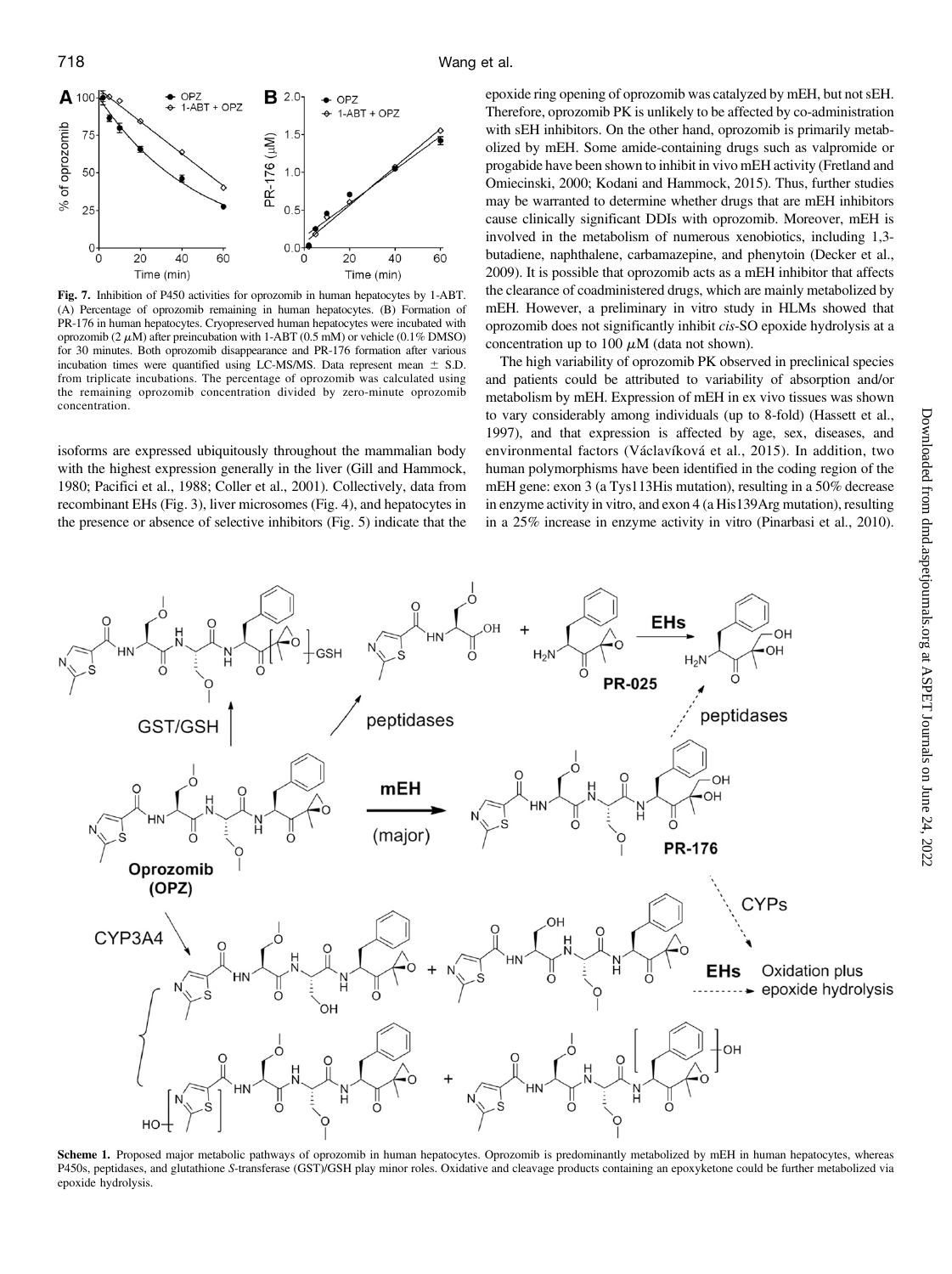However, the variant alleles appeared to exert only a modest impact on mEH enzymatic activities (within 2-fold) in vivo (Kroetz et al., 1993; Hosagrahara et al., 2004). Based on this information and the high systemic clearance of oprozomib, interindividual difference in mEH activity may contribute to the high interindividual PK variability of oprozomib in patients (Infante et al., 2016), but it is unlikely to be the main factor. Variable absorption, particularly associated with a narrow absorption window, may be another key factor in oprozomib PK variability (Teague et al., 2013).

In contrast to the major role of mEH, a minor role of P450 on oprozomib metabolism was observed in human hepatocytes (Fig. 7). Using the pan-P450 inhibitor 1-ABT, a modest decrease in oprozomib disappearance  $(<20\%)$  was observed. This corroborates the result that oxidative products are minor metabolites in human hepatocytes (Fig. 2), as well as in plasma samples from patients (in-house unpublished data). Thus, although oprozomib is a substrate of CYP3A4, coadministration of oprozomib with other drugs that are P450 modulators would be unlikely to significantly alter the PK of oprozomib. In addition, oprozomib did display time-dependent inhibition of CYP3A4/5 in HLMs (Fig. 6); however, the inhibitory effect was not manifested in vivo in a clinical DDI study where oprozomib was administered orally and coadministered with midazolam (Tsimberidou et al., 2016).

Choosing relevant in vitro systems is critical in understanding the metabolism and associated DDI potentials for oprozomib and other peptide epoxyketone inhibitors. When studying oprozomib metabolism in HLMs (Fig. 6), a higher level of P450-mediated metabolism was observed in contrast to the results observed in human hepatocytes (Fig. 7). Moreover, the high levels of oxidative metabolites in HLMs were also not consistent with the in vivo human metabolite profiling results (in-house unpublished data). The distinct observation of oprozomib metabolism in HLMs versus human hepatocytes might be due to significant loss of mEH activity during microsomal subcellular fractionation. In hepatocytes, besides the endoplasmic reticulum membrane, mEH is also present on the plasma membrane facing the extracellular medium (Levy, 1996), thus a significant portion of the hepatocyte mEH activity might be lost when preparing microsomes. On the other hand, P450 activities are concentrated in the endoplasmic reticulum membrane, which could explain why HLM incubation may bias metabolism toward P450 oxidation.

Furthermore, it is worth discussing the limitations of using hepatocytes in evaluation of the metabolism and extrapolation of the in vivo clearance of peptide epoxyketone analogs. Hepatocytes provided consistent metabolic profiles for oprozomib with those from in vivo samples. However, the rates of oprozomib disappearance and diol formation from in vitro hepatocyte incubation would underpredict the in vivo clearance of oprozomib, which was measured higher than hepatic blood flow in preclinical species (Fang et al., 2015). There are several possible reasons. First, the rate of diol formation obtained from in vitro kinetic incubation may underestimate the efficiency of mEH. For EH-mediated hydrolysis, the epoxide is rapidly trapped as a covalent hydroxyl alkyl enzyme intermediate. The rate of diol formation is limited by the slow hydrolysis of the intermediate (Armstrong, 1999). Second, the activity of epoxide hydrolases is generally not well characterized in commercial preparations. The effects of reagents and in vitro preparation procedure on epoxide hydrolase activity have not been systematically studied to the best of our knowledge. Third, extrahepatic metabolism also plays an important role in the elimination of this series of compounds because EHs and peptidases are ubiquitously expressed throughout the body. Therefore, the rate of metabolism in hepatocytes could be used simply as a tool to rank order analogs for prioritizing in vivo studies instead of extrapolating clearance during lead optimization.

In summary, in vitro characterization of oprozomib metabolism revealed that epoxide hydrolysis mediated by mEH, rather than sEH, is the major metabolic pathway for oprozomib metabolism, consistent with findings from in vivo samples. Oxidative metabolism plays a minor role in oprozomib elimination. These data suggest P450 and sEH activity modulators when coadministered with oprozomib would unlikely significantly affect oprozomib PK. On the other hand, the results in the present study indicate that mEH inhibitors administered concomitantly with oprozomib may affect oprozomib PK. Further studies may be warranted to determine whether drugs that are mEH inhibitors cause clinically significant DDIs with oprozomib. Hepatocytes serve as a good in vitro system to assess the metabolic profiles of peptide epoxyketone inhibitors but generally underestimate the rate of in vivo clearance of oprozomib. Metabolic findings using liver microsomes should be interpreted with caution since the microsomal system may be biased toward P450-mediated metabolism and may underestimate non-P450 metabolism for peptide epoxyketones.

## Acknowledgments

We thank to Dr. Larry Wienkers, Dr. Ji Ma, Dr. Brooke Rock, and Dr. Lixia Jin from the Department of Pharmacokinetics and Drug Metabolism, Amgen Inc., for reviewing the manuscript and helpful suggestions on study design and data analysis.

## Authorship Contributions

Participated in research design: Zhi. Wang, Fang, Zhe. Wang.

Conducted experiments: Zhi. Wang, Fang, Teague, Wong.

Contributed new reagents or analytic tools: Morisseau, Hammock.

Performed data analysis: Zhi. Wang, Fang, Teague, Wong, Morisseau, Rock, Zhe. Wang.

Wrote or contributed to the writing of the manuscript: Zhi. Wang, Fang, Morisseau, Hammock, Rock, Zhe. Wang.

#### References

- Almond JB and Cohen GM (2002) The proteasome: a novel target for cancer chemotherapy. Leukemia 16:433–443.
- Anderson KC (2013) Therapeutic advances in relapsed or refractory multiple myeloma. J Natl Compr Canc Netw 11 (Suppl 5):676–679.
- Armstrong RN (1999) Kinetic and chemical mechanism of epoxide hydrolase. Drug Metab Rev 31: 71–86.
- Bross PF, Kane R, Farrell AT, Abraham S, Benson K, Brower ME, Bradley S, Gobburu JV, Goheer A, Lee SL, et al. (2004) Approval summary for bortezomib for injection in the treatment of multiple myeloma. Clin Cancer Res 10:3954–3964.
- Chauhan D, Hideshima T, Mitsiades C, Richardson P, and Anderson KC (2005) Proteasome inhibitor therapy in multiple myeloma. Mol Cancer Ther 4:686–692.
- Ciechanover A (2005) Intracellular protein degradation: from a vague idea, through the lysosome and the ubiquitin-proteasome system, and onto human diseases and drug targeting (Nobel lecture). Angew Chem Int Ed Engl 44:5944-5967.
- Coller JK, Fritz P, Zanger UM, Siegle I, Eichelbaum M, Kroemer HK, and Mürdter TE (2001) Distribution of microsomal epoxide hydrolase in humans: an immunohistochemical study in normal tissues, and benign and malignant tumours. Histochem J 33:329–336.
- Decker M, Arand M, and Cronin A (2009) Mammalian epoxide hydrolases in xenobiotic metabolism and signalling. Arch Toxicol 83:297–318.
- Dimopoulos MA, Moreau P, Palumbo A, Joshua D, Pour L, Hájek R, Facon T, Ludwig H, Oriol A, Goldschmidt H, et al.; ENDEAVOR Investigators (2016) Carfilzomib and dexamethasone versus bortezomib and dexamethasone for patients with relapsed or refractory multiple myeloma (ENDEAVOR): a randomised, phase 3, open-label, multicentre study. Lancet Oncol 17:27–38.
- Dou QP and Zonder JA (2014) Overview of proteasome inhibitor-based anti-cancer therapies: perspective on bortezomib and second generation proteasome inhibitors versus future generation inhibitors of ubiquitin-proteasome system. Curr Cancer Drug Targets 14:517–536.
- Fang Y, Wang Z, Zhang T, Teague J, and Wang Z (2015) Contribution of epoxide hydrolase and cytochrome P450 (CYP) enzymes on oprozomib disposition. AAPS 2015-001707.
- Fretland AJ and Omiecinski CJ (2000) Epoxide hydrolases: biochemistry and molecular biology. Chem Biol Interact 129:41–59.
- Gill SS and Hammock BD (1980) Distribution and properties of a mammalian soluble epoxide hydrase. Biochem Pharmacol 29:389–395.
- Hamman JH, Enslin GM, and Kotzé AF (2005) Oral delivery of peptide drugs: barriers and developments. BioDrugs 19:165–177.
- Harshbarger W, Miller C, Diedrich C, and Sacchettini J (2015) Crystal structure of the human 20S proteasome in complex with carfilzomib. Structure 23:418–424.
- Hassett C, Lin J, Carty CL, Laurenzana EM, and Omiecinski CJ (1997) Human hepatic microsomal epoxide hydrolase: comparative analysis of polymorphic expression. Arch Biochem Biophys 337: 275–283.
- Hosagrahara VP, Rettie AE, Hassett C, and Omiecinski CJ (2004) Functional analysis of human microsomal epoxide hydrolase genetic variants. Chem Biol Interact 150:149–159.